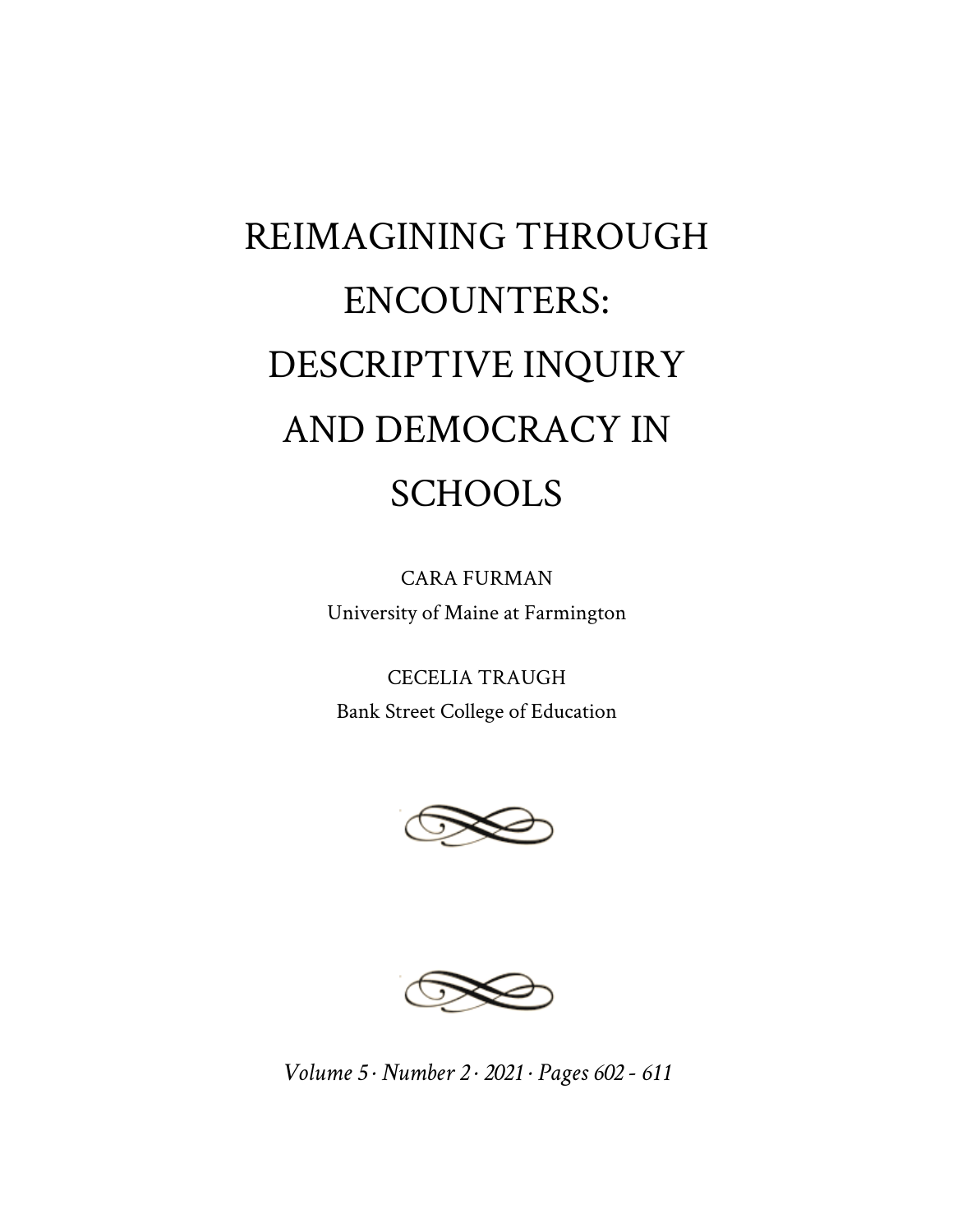ohn Dewey offers the following syllogism: a healthy person or culture must be able to grow.<sup>1</sup> Growth occurs when we confront something new or different and adapt to incorporate this new element into our schema. Democracies therefore both depend upon this capacity for growth, and in creating spaces for the constant confrontation with others, they also enable the development of this capacity. J

The alternative can be dangerous to everyone involved. For example, using the metaphor of a stone, Dewey argues that when an object hits a rock and can't adapt, either the moving object or the stone it hits may shatter or become squashed. Within this framework, the public schools offer a rich and precious ecosystem uniquely suited to protect democracy as one of the rare spaces in which various publics come together to interact and potentially develop the capacity for growth, à la Dewey.

<sup>1</sup> Dewey, John. *Democracy and Education: An Introduction to the Philosophy of Education*. New York: Free Press, 1916.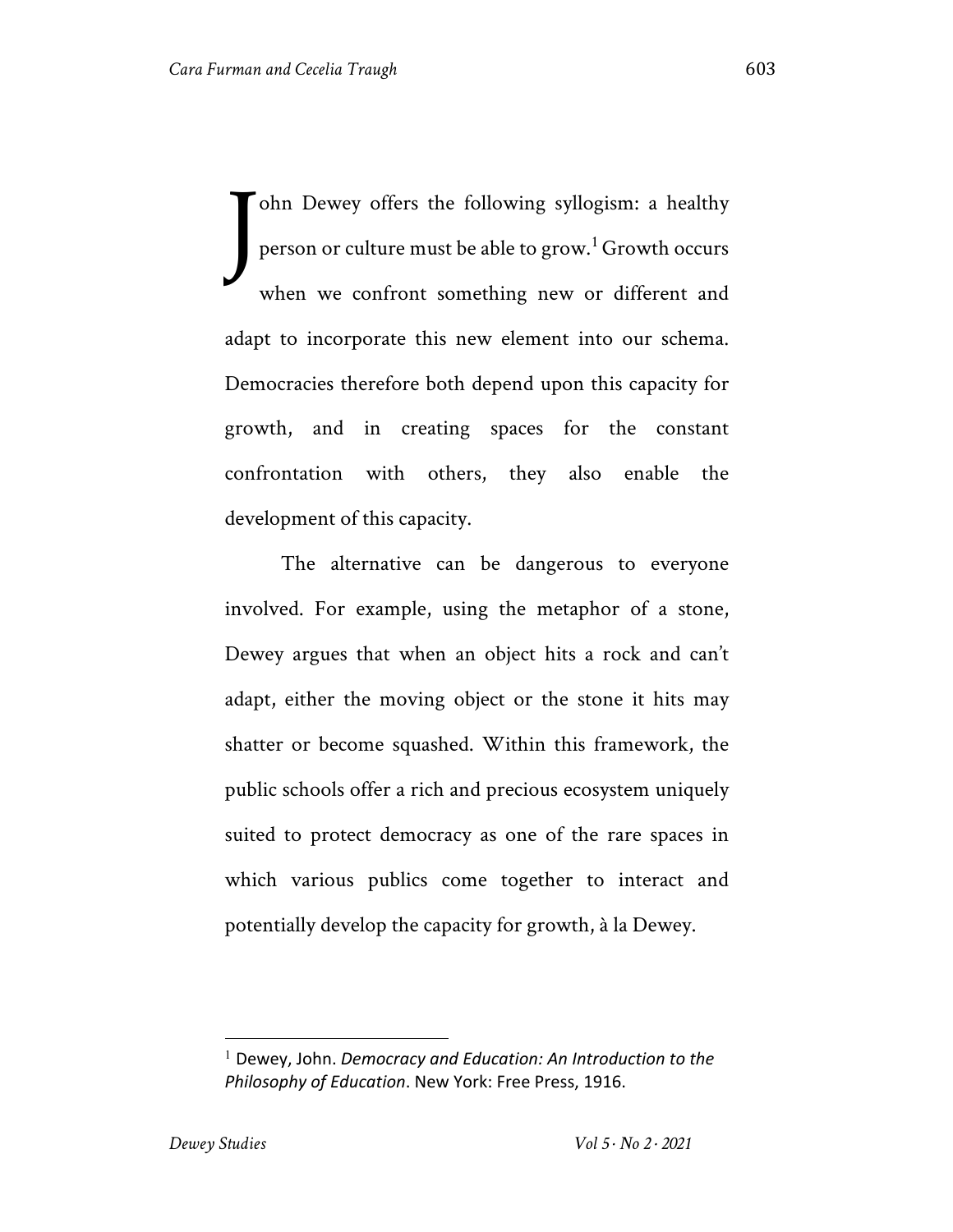When considering current risks and assaults on democracy, we are haunted by the following exposé of discipline in public schools:

> The spaces have gentle names: The reflection room. The cool-down room. The calming room. The quiet room.

> But shut inside them, in public schools across the state, children as young as 5 wail for their parents, scream in anger and beg to be let out.

> The students, most of them with disabilities, scratch the windows or tear at the padded walls. They throw their bodies against locked doors. They wet their pants. Some children spend hours inside these rooms, missing class time. Through it all, adults stay outside the door, writing down what happens. . . .

> Children were sent to isolation after refusing to do classwork, for swearing, for spilling milk, for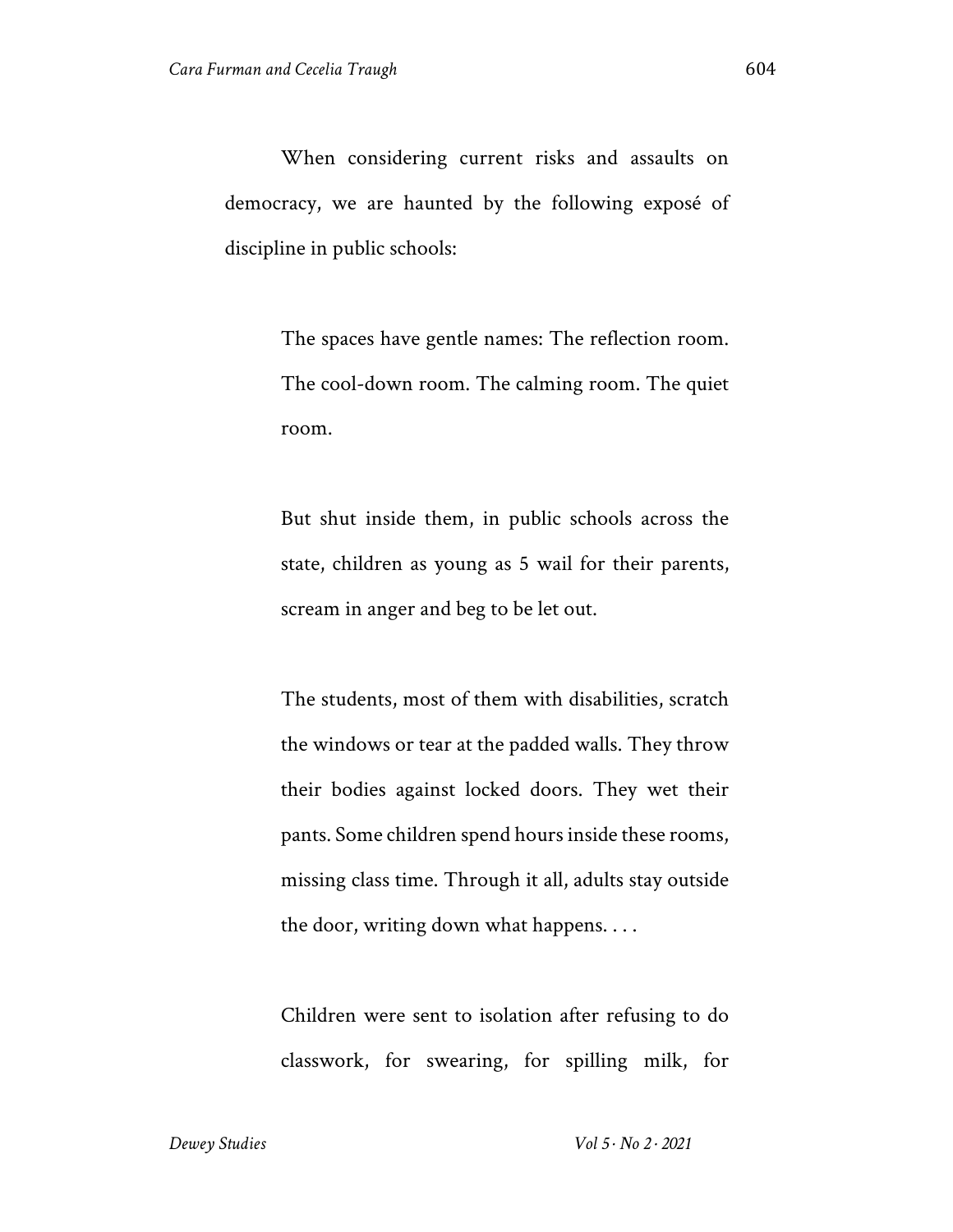throwing Legos. School employees use isolated timeout for convenience, out of frustration or as punishment, sometimes referring to it as "serving time."2

In our experiences as teachers and teacher educators, we regularly see and hear about children silenced, removed, and isolated in schools. $3$  The punishments in the above description are horrifying in their cruelty and disregard of the children's humanity. Yet silencing and shunning occurs daily in schools in far more banal forms.

It is near ubiquitous that in public schools across the United States children seen as different, those who cannot conform, and those who resist are all penalized with exclusion, isolation, and physical regulation. <sup>4</sup> Such silencing and ostracization threatens democracy because 1) it is unequivocally inhumane and 2) this silencing and shunning of alternative voices and ways of being means that

 $2$  Richards, Jennifer Smith, Jodi S. Cohen, and Lakeidra Chavis. "The Quiet Room." Chicago Tribune, 2019.

<sup>3</sup> Shalaby, Carla. *Troublemakers: Lessons in Freedom from Young Children at School*. New York: The New Press, 2017.  $4$  Ibid.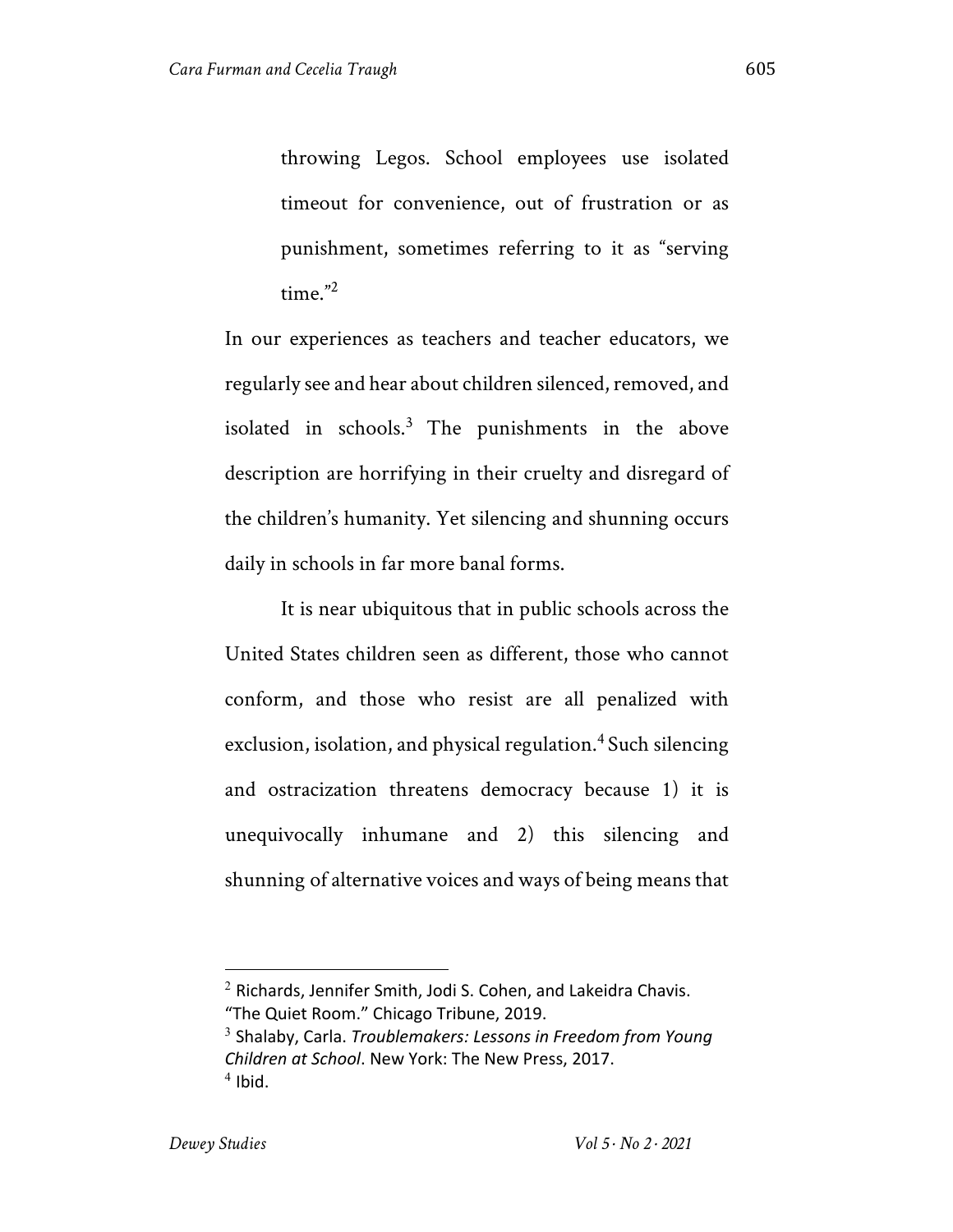only some voices can influence the common.<sup>5</sup> Democracy is therefore at risk.

Responding to this threat, we first offer an alternative: two teaching moments that live up to Dewey's commitment to schools as spaces in which different perspectives are shared and people from different backgrounds and with different aptitudes and needs can work together to create a common community. Second, recognizing the challenge of making space for difference in schools within a culture that encourages silencing and isolating, $6$  we argue that a process for studying teachers and teaching, Descriptive Inquiry, helps teachers combat this punitive culture and cultivate an inclusive and democratic ethos.

<sup>5</sup> Shalaby, *Troublemakers; Paley, Vivian Gussin. The Boy Who Would Be a Helicopter*. Cambridge, MA: Harvard University Press, 1990.

<sup>6</sup> Leafgren, Sheri. *Reuben's Fall: A Rhizomatic Analysis of Disobedience in Kindergarten* (International Institute for Qualitative Methodology Series). Left Coast Press, Inc., 2009.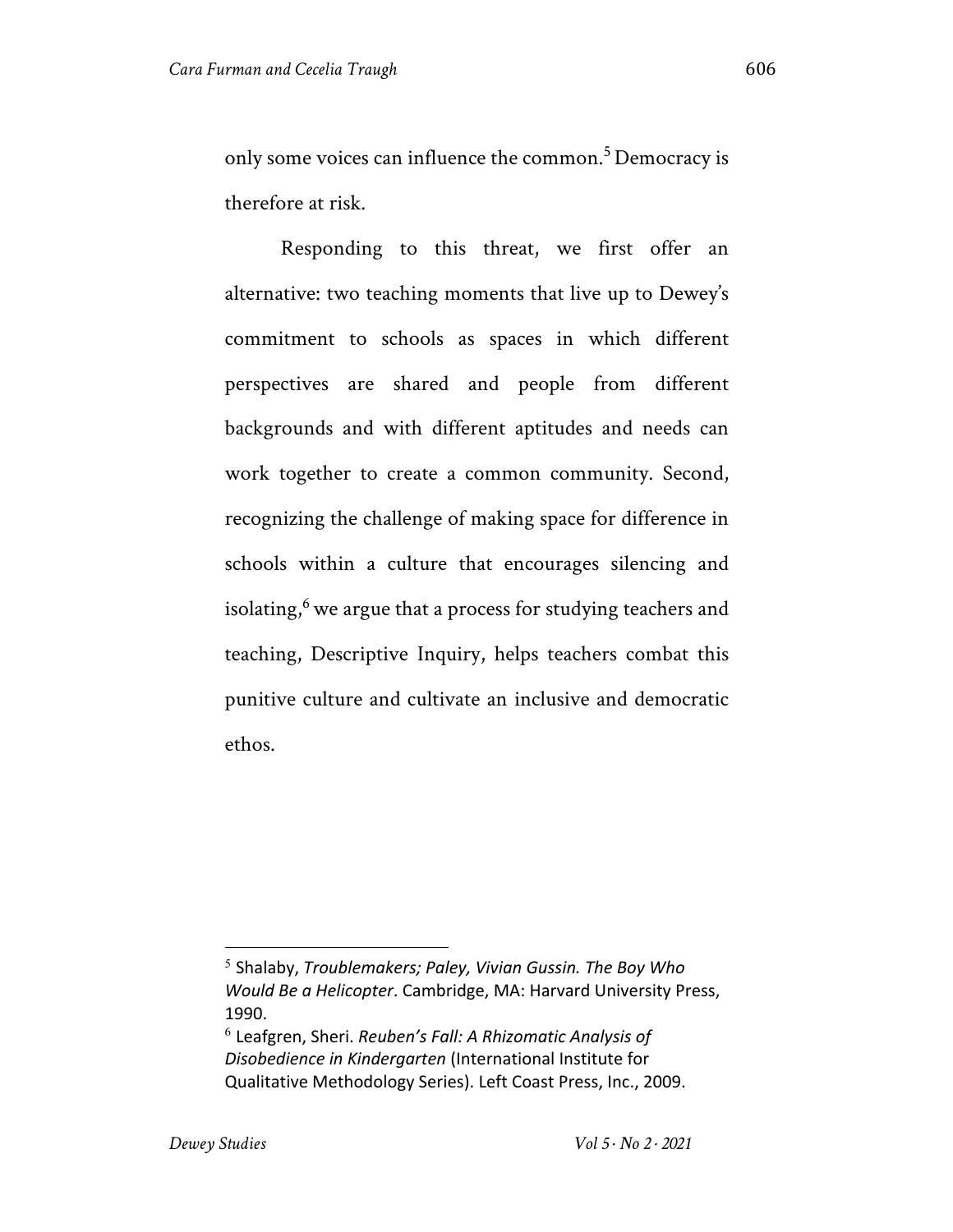## **Vision of Democracy**

As a support teacher in an elementary school,<sup>7</sup> Furman came across a child lying in the hallway outside the office. When asked to go to class, he refused. Faced with this resistance and the strong desire to get the child back to his classroom, Furman ran through a number of facts she knew about the child - he often preferred pressing against the floor or walls and he tended to anger easily when given a directive. She ran through strategies she'd used in the past with other students: humor, coming up with authentic choices. Putting together what she had noticed about the child and what she'd tried before as a teacher, she offered a challenge, "I bet you can't roll all the way to class." Intrigued, he proceeded to demonstrate that he could. Furman's teaching repertoire has been expanded as was her understanding of what can be done in the hallway.

Traugh describes teaching middle school and being frequently frustrated with a child who was constantly

 $7$  This and the following example are drawn from our co-authored book, *Descriptive Inquiry in Teacher Practice: Cultivating Practical Wisdom to Create Democratic Schools*. 2021. Teachers College Press.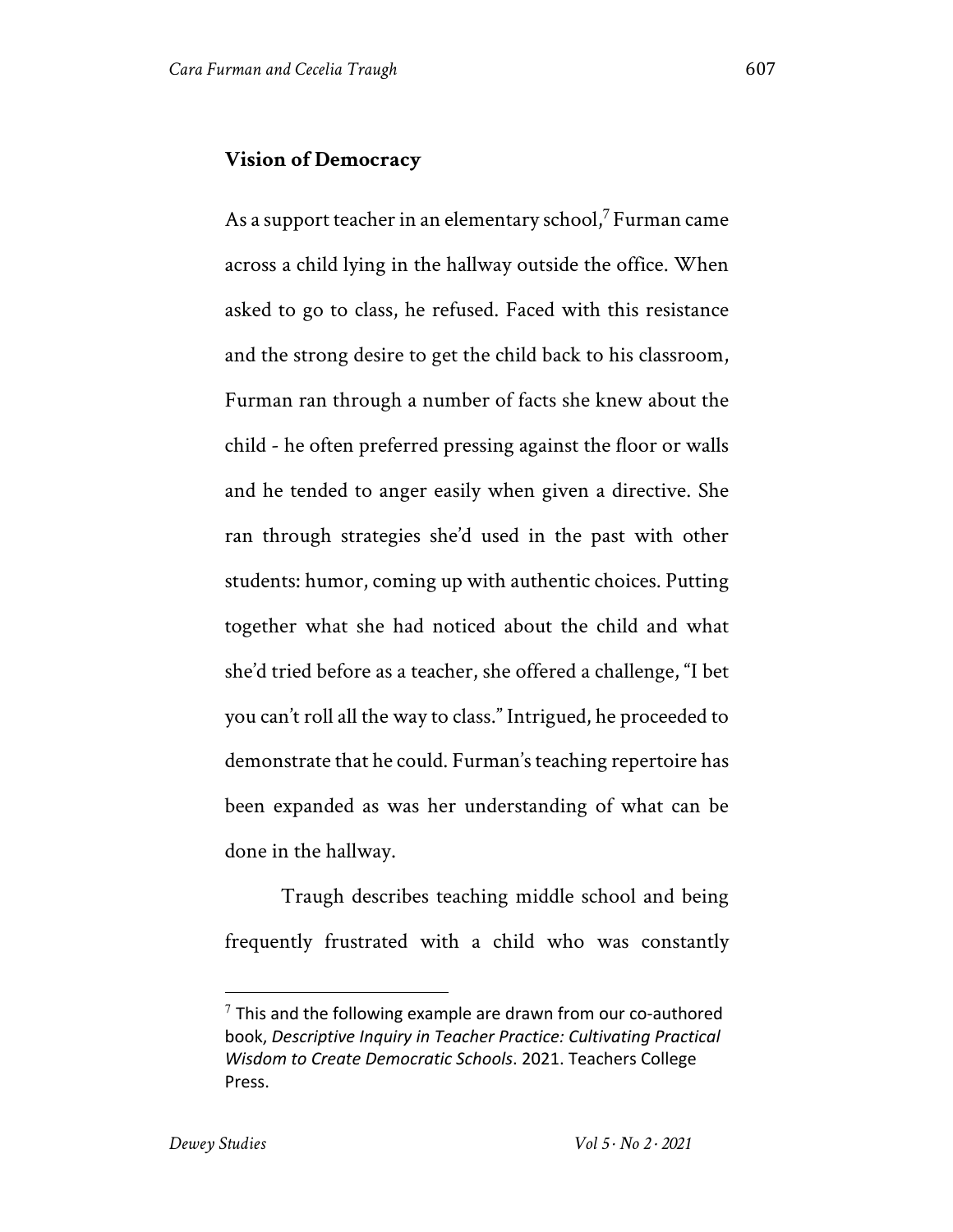moving during her lessons. Initially, she sought to silence his body with a regular, "sit down." At that time, her class was doing weekly studies of a tree. On one of those visits, she noticed the child "spent his time running around with his arms extended straight out, bending, and swaying as he ran."<sup>8</sup> She figured out that his movement was a full-bodied expression of the tree.<sup>9</sup> Humbled by this observation, she began to see his movement in the classroom as embodied sense making, commenting, "through his imagining, I begin to reimagine him" and, in doing so, allow for more movement for him and his peers. Not only did his imagining change her teaching but also, she writes, "I have never seen leaves falling to the ground in the same way."10

In the opening exposé, the teachers silence and shun. This is harmful to the child, the community, and even the teacher.<sup>11</sup> In contrast, in these two examples, not only was the child welcomed and protected but also the community was able to thrive and grow because of the child.

 $8$  Ibid., 42.

 $9$  Dewey, EW 5: 195-6.  $10$  Ibid. <sup>11</sup> Shalaby, Troublemakers.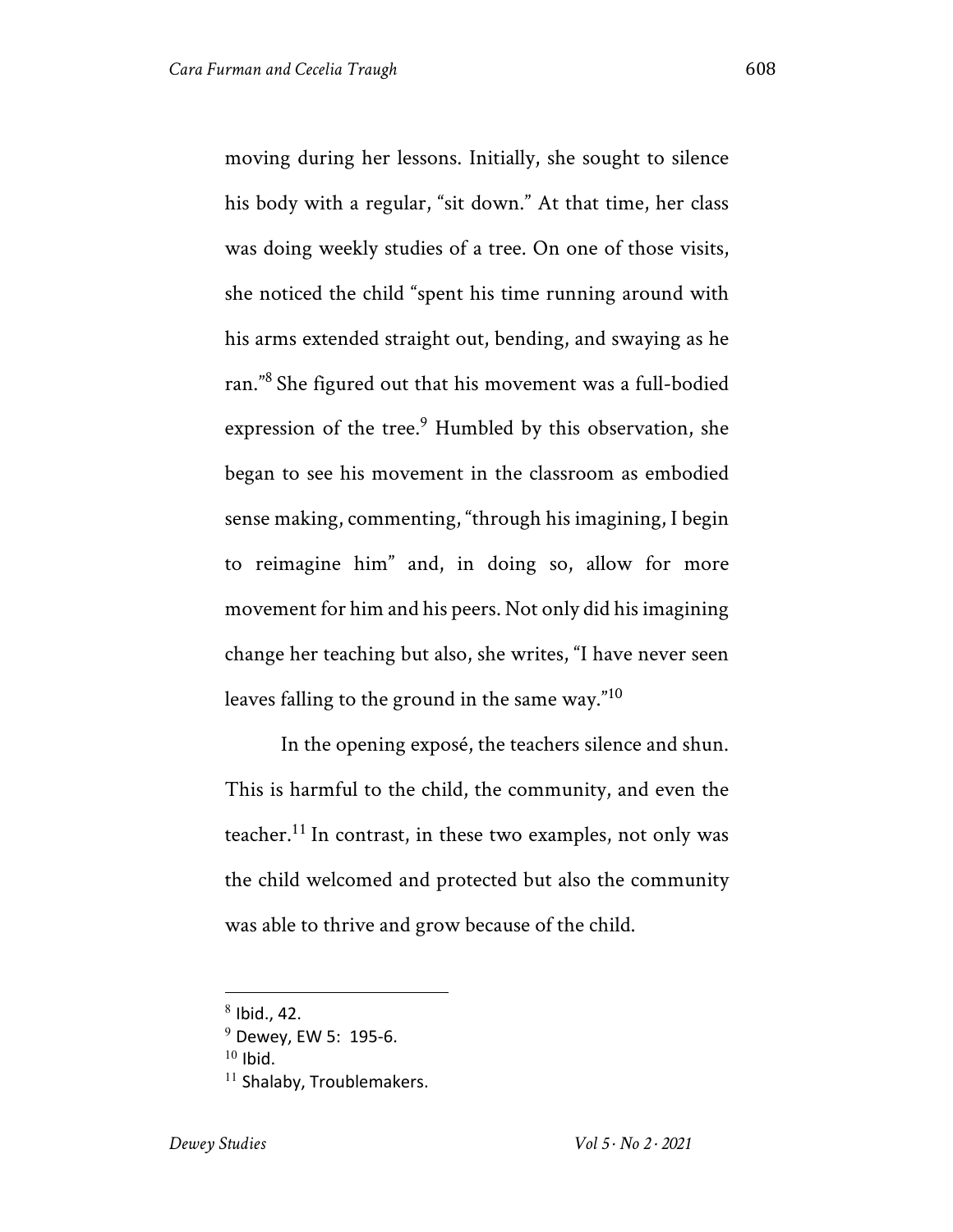What distinguishes us? While tempting to speak to the inherent quality of the two authors, our superior patience, or "magic" with children, we argue that something else is at play. We both regularly practiced Descriptive Inquiry and it was this practice engaged in regularly -- that ultimately gave us a way to welcome each child in their difference. Though a thorough introduction to Descriptive Inquiry is beyond our scope, we highlight a few key features that we recommend.

Centered around careful observation and description, teachers are encouraged to simply sit with children and take descriptive notes. When a teacher presents an inquiry, a chair then helps them ensure language is descriptive, as opposed to evaluative. A teacher might replace "the child is defiant" with, "when asked to go to class the child says no" or "the child is unfocused with" "the child is always moving during class both within his seat and frequently getting up."

All observations are centered around "attending with care."12 In other words, we are paying attention in the

<sup>&</sup>lt;sup>12</sup> Carini, Patricia F. "A Letter to Parents and Teachers on Some Ways of Looking at and Reflecting on Children." In From Another Angle: Children's Strengths and School Standards: The Prospect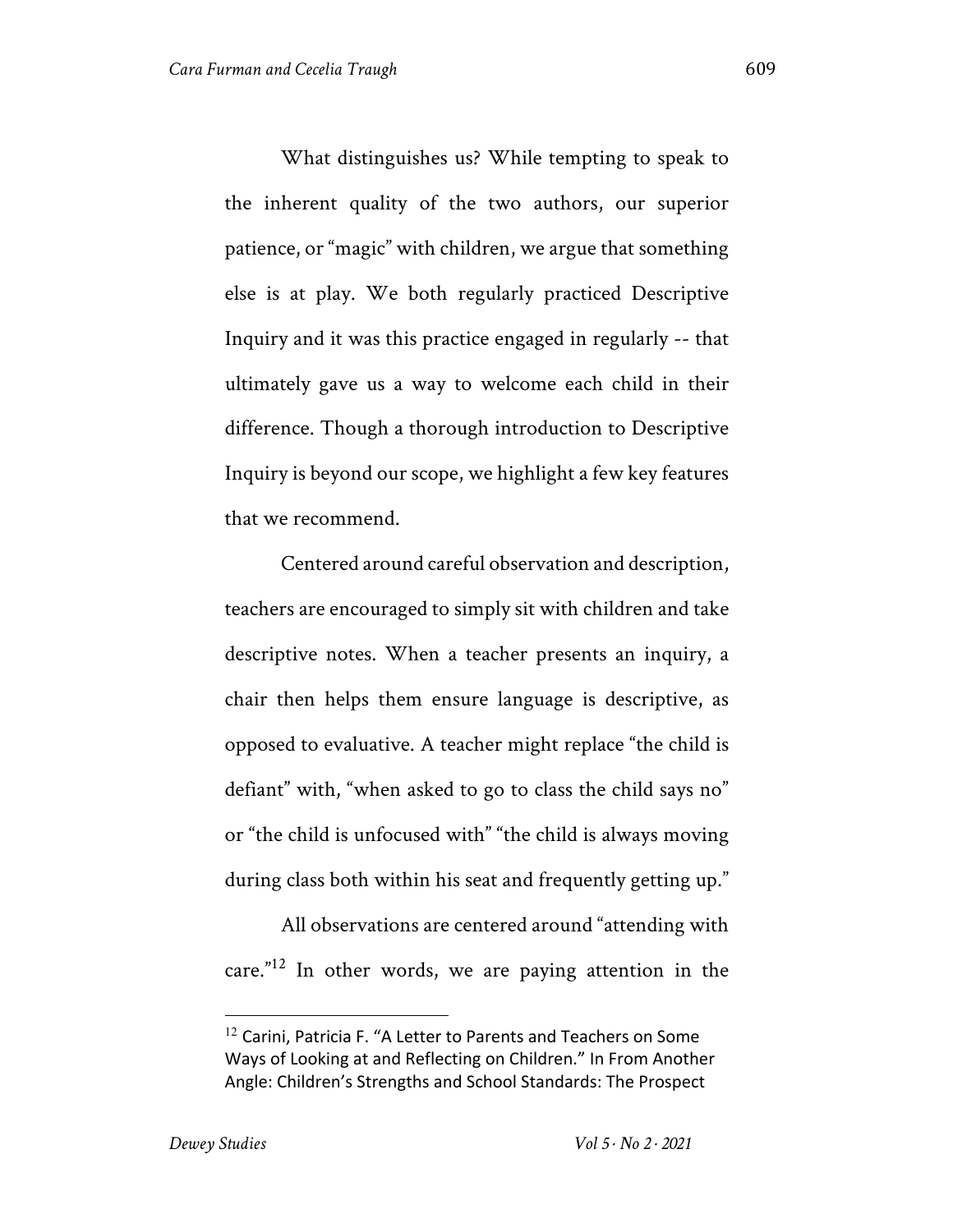service of looking after the child's own interests. To support this, Furman always suggests writing as if someone who loves the child or the child themselves might read it.

The presenter then brings an authentic question to the work that builds on observations. Were Furman to present the student she encountered in the hallway, she might ask - "what helps him feel safe and at ease at school and how might I draw on this in moments where he seems frightened or agitated?" In Descriptive Inquiry, people participate in rounds, often describing back what they hear and responding to questions. Benefiting from hearing different perspectives, when Furman presented on the child who wouldn't move in the hallway, one group member had noted that some children find hierarchy interesting and important. This observation informed her choosing a competitive option (can you roll?) that didn't emphasize her authority.

Descriptive Inquiry is neither a panacea nor the only entry point to welcoming all children. However, in

Center's Descriptive Review of the Child, edited by Margaret Himley and Patricia F. Carini, 56–64. Practitioner Inquiry. New York: Teachers College Press, 2000, 56.